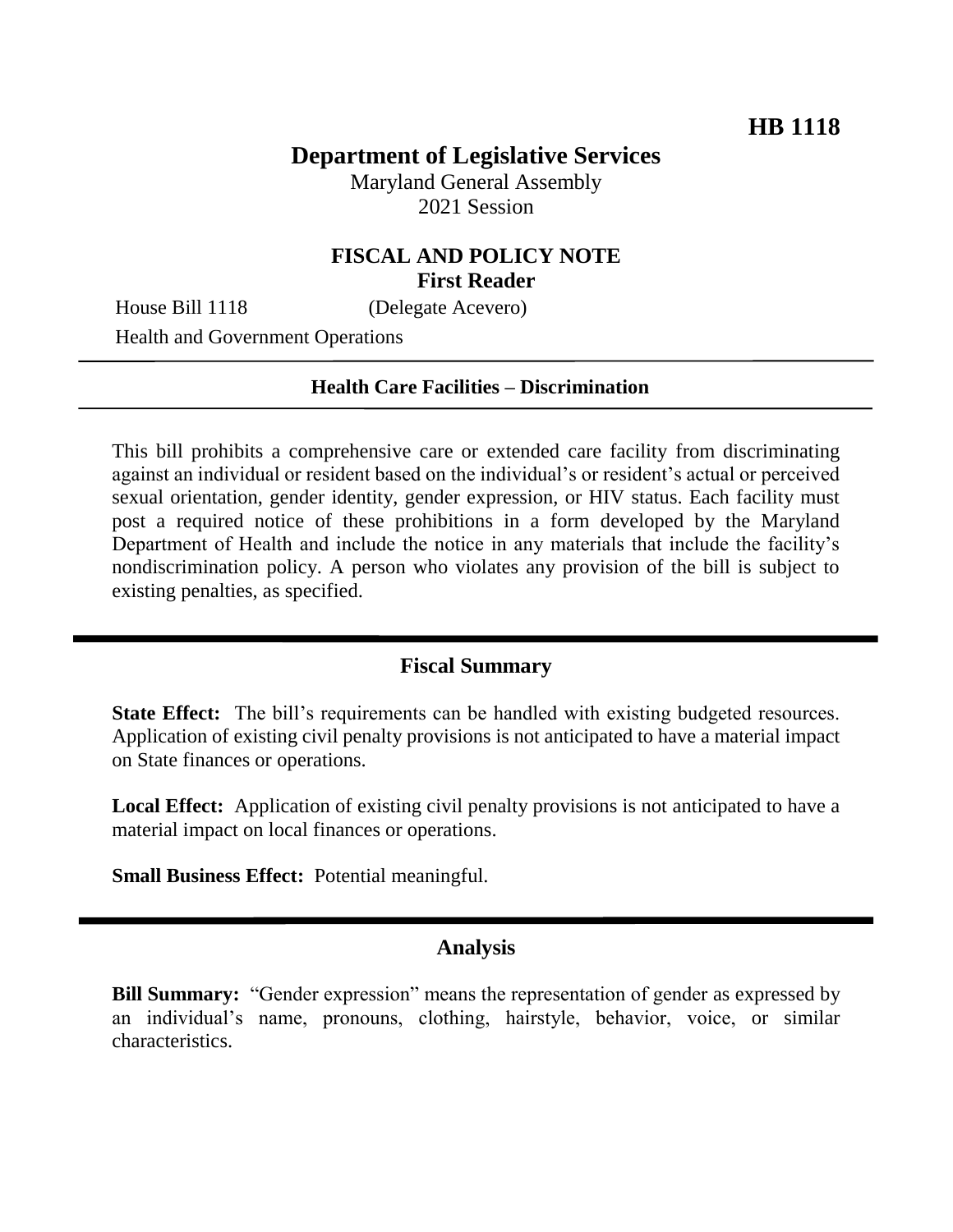"Gender nonconforming" means a person whose gender expression does not conform to stereotypical expectations of how a man or woman should appear or act.

"Harassment" includes requiring a resident of a facility to show identity documents to gain entrance to a restroom available to other individuals of the same gender identity.

"Transgender" means an individual whose gender identity differs from the individual's assigned or presumed sex at birth.

"Discrimination" includes:

- denying admission to a facility, transferring or refusing to transfer a resident within a facility or to another facility, or discharging or evicting a resident from a facility;
- denying a request by residents to share a room in a facility;
- if rooms are assigned by gender in a facility, assigning, reassigning, or refusing to assign a room to a transgender resident other than in accordance with the transgender resident's gender identity, unless at the transgender resident's request;
- prohibiting a resident in a facility from using, or harassing a resident who seeks to use, or does use, a restroom available to other individuals of the same gender identity, regardless of whether the resident is making a gender transition or appears to be gender nonconforming;
- willfully and repeatedly failing to use a resident's preferred name or pronouns after being clearly informed of the preferred name or pronouns;
- denying a resident the right to wear or be dressed in clothing, accessories, or cosmetics that are allowed for any other resident;
- restricting a resident's right to associate with other residents or visitors, including the right to consensual sexual relations, unless the restriction uniformly applies to all residents in a nondiscriminatory manner; and
- denying or restricting medical or nonmedical care that is appropriate to a resident's organs and bodily needs, or providing medical or nonmedical care in a manner that, to a similarly situated reasonable individual, unduly demeans the resident's dignity or causes avoidable discomfort.

The required notice must provide (1) that the facility does not discriminate or allow discrimination, including bullying, abuse, or harassment on the basis of actual or perceived sexual orientation, gender identity, gender expression, or HIV status, or an association with another individual on account of that individual's actual or perceived sexual orientation, gender identity, gender expression, or HIV status and (2) information about filing a complaint with the Office of the State Long-Term Care Ombudsman.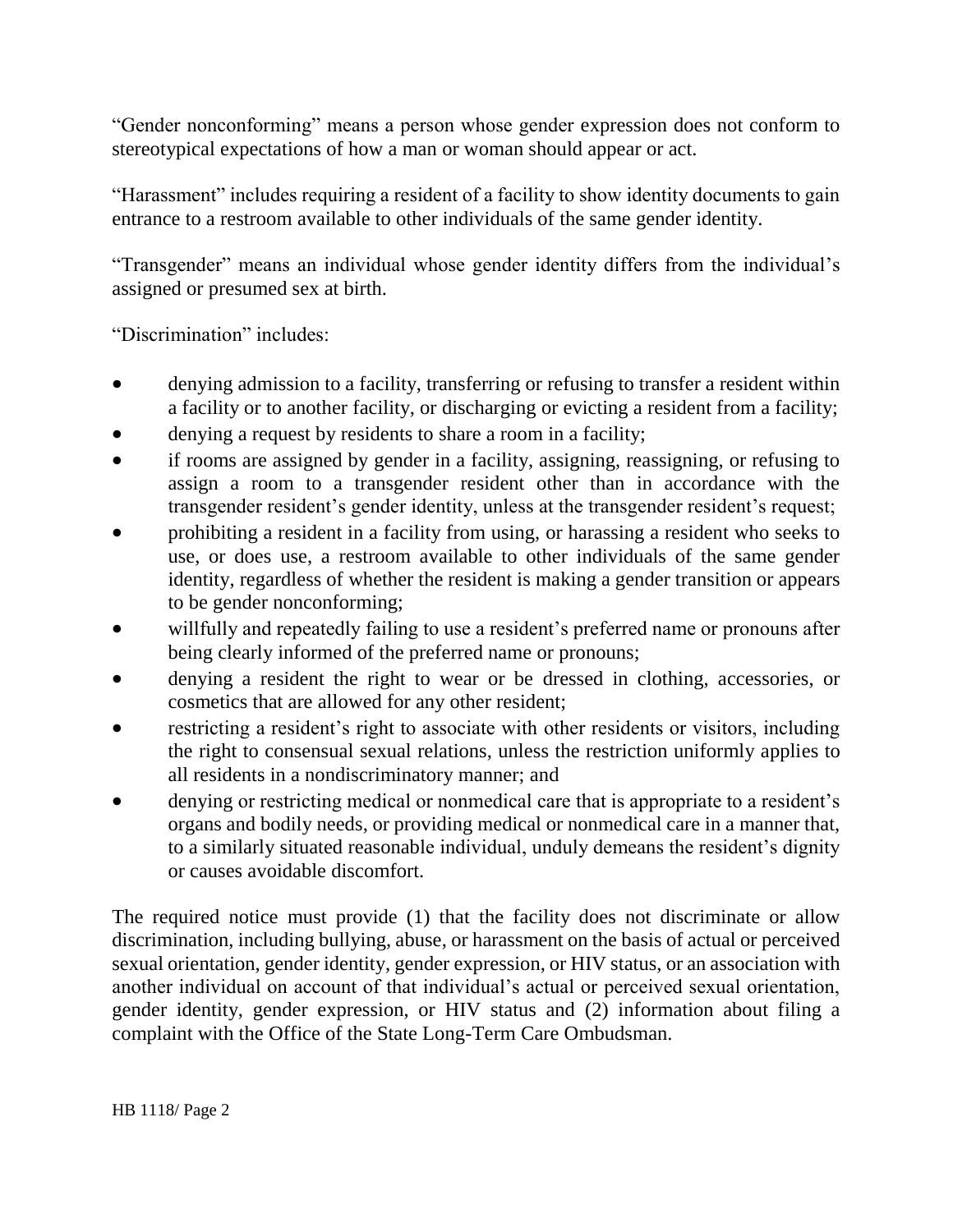A facility must (1) keep records for a resident at the time of admission that include gender identity, the name provided by the resident, and each pronoun provided by the resident; (2) comply with all appropriate federal and State laws regarding the privacy of the resident; and (3) use doors, curtains, screens, or other visual barriers to provide privacy for residents, including transgender or gender nonconforming residents, whenever the resident is partially or fully unclothed. Facility staff who are not directly involved with providing direct care to a resident may not be present during a physical examination or provision of personal care if the resident is partially or fully unclothed without the permission of the resident (or the resident's legally authorized representative).

All residents of a facility, including transgender or gender nonconforming residents, must be informed of and have the right to refuse to be examined, observed, or treated by facility staff if the primary purpose of the examination, observation, or treatment is educational or informational. This refusal may not diminish the resident's access to care if the primary purpose of the care is for diagnosis or treatment.

**Current Law:** Under current Maryland regulations [\(COMAR 10.07.02.09\)](http://www.dsd.state.md.us/comar/comarhtml/10/10.07.02.09.htm), a licensed comprehensive care or extended care facility administrator is responsible for the overall conduct of the facility and must be responsible for the implementation and enforcement of all provisions of the patient's bill of rights regulations. When a resident is admitted to a comprehensive care or extended care facility, the resident must receive the patient's bill of rights in writing.

Current regulations [\(COMAR 10.07.09.08\)](http://www.dsd.state.md.us/comar/comarhtml/10/10.07.09.08.htm) designate that a resident has the right to, among others, (1) reside and receive services in a facility with reasonable accommodations for their needs and preferences, except when their needs or preferences endanger the health or safety of other residents; (2) receive treatment, care, and services in an environment that promotes the maintenance or enhancement of their quality of life; (3) be free from interference, coercion, discrimination, or reprisal from the facility when exercising their rights; and (4) be free from abuse and involuntary seclusion. There is no explicit mention of actual or perceived sexual orientation, gender identity, gender expression, or HIV status specifically pertaining to comprehensive care or extended care facilities in regulations or statute.

## *Civil Penalties*

A person who operates a comprehensive care or extended care facility in violation of the rules and regulations adopted by the Secretary of Health is guilty of a misdemeanor and, on conviction, subject to a fine of up to \$1,000. Each day a violation is continued after the first conviction is a separate offense.